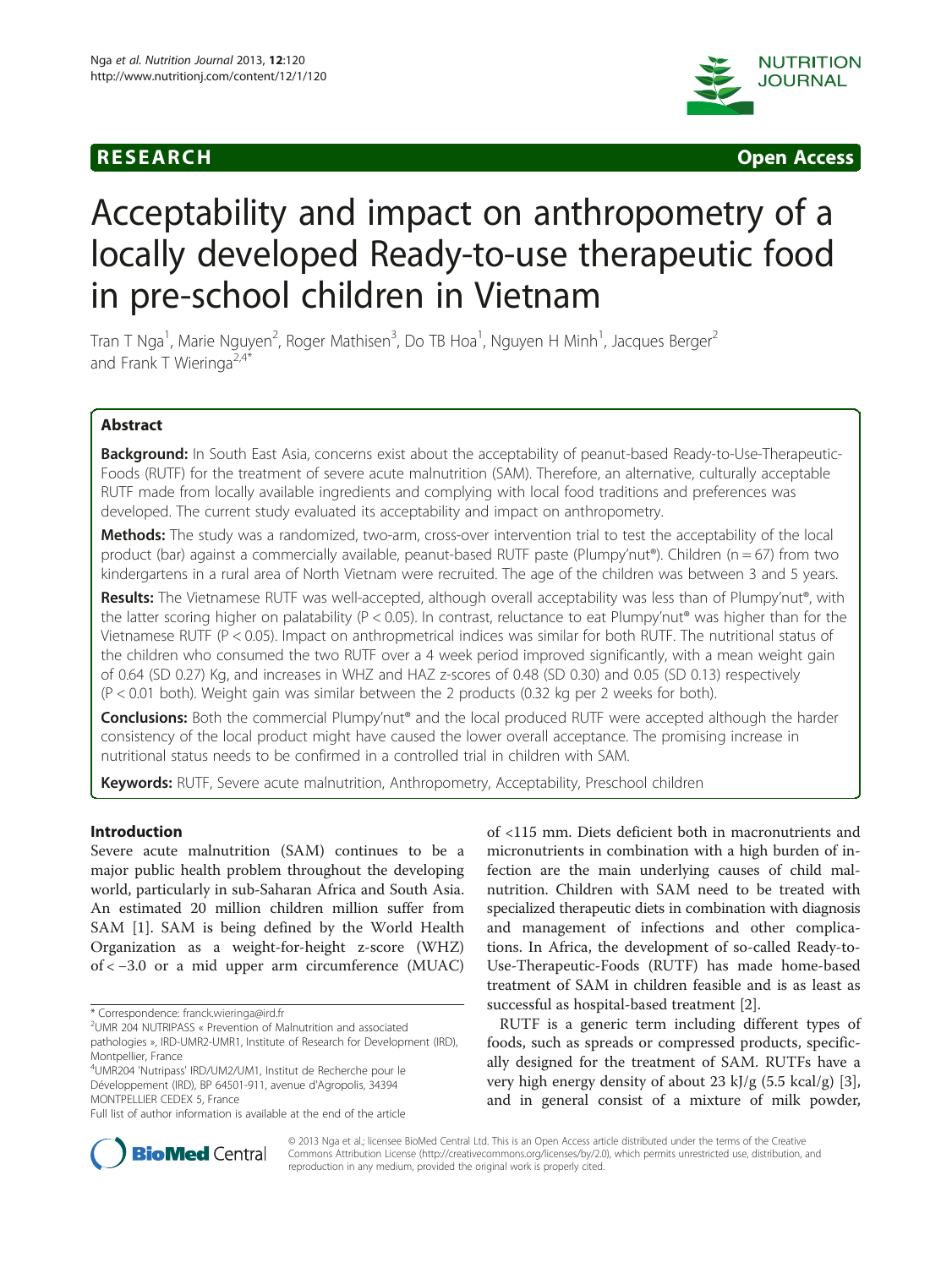vegetable oil, sugar, peanut butter and a vitamin-mineral premix. Since RUTF are not water based, bacterial growth is limited in those foods. Therefore they can be used safely at home without refrigeration and even in areas where hygiene conditions are not optimal [\[1\]](#page-7-0). The ready-to-use nature of the foods means that considerable time, work, effort and money are spared in the care for SAM cases. International organizations such as WHO, UNICEF and WFP have precisely specified the composition of RUTF.

Many studies, most in Africa, have demonstrated the acceptability and effectiveness of RUTF in the treatment of SAM [\[4](#page-7-0)-[7\]](#page-7-0). Thus, the World Health Organization and UNICEF recommend RUTF for the treatment of SAM, both in non-emergency situations and in disaster relief programs [[8](#page-7-0)].

In Asia, the rate of SAM and moderate acute malnutrition (MAM, WHZ < −2) among children under 5 years of age is 17% [\[9](#page-7-0)]. Although peanut-based RUTF is also used in Asia, there are only few publications about their acceptability and/or effectiveness. A recent acceptability trial in Cambodia with Plumpy'nut®, the most widely used RUTF in Africa, showed that it was not well accepted by Cambodian children, although many other problems with the introduction of Plumpy'nut® in Cambodia, including lack of information and comprehension for both health workers and caregivers, were also identified [[10\]](#page-7-0). However, this failure to successfully implement a RUTF for the treatment of SAM in Cambodia has resulted in concerns in SE-Asia about the acceptability of currently used RUTF's.

Vietnam is developing guidelines for the 2011–2015 National Action Plan for Infant and Young Child Feeding, including national guidelines for the Integrated Management of Acute Malnutrition (IMAM) for children with SAM. About 7.1% of the children under 5 years of age are wasted in Vietnam, i.e. with a  $W/H < -2$ Z-score [[11](#page-7-0)]. To be able to implement IMAM, community-based treatment of acute malnutrition with RUTFs is essential. To facilitate the implementation of IMAM in communities in Vietnam, the National Institute of Nutrition (NIN) in collaboration with the Institute of Research for Development (IRD) and UNICEF, jointly started developing a RUTF which could be produced locally, and which was adapted to local taste preferences. This paper describes the development and testing of the acceptability of the local developed RUTF in comparison with the conventional therapeutic product Plumpy'nut®. In addition, changes in anthropometrical indices during the study are reported.

# Experimental methods Development of RUTF

The composition of the RUTF was based on nutritional qualities of the ingredients, local availability and price.

After an initial exploratory phase, the research team decided to develop a RUTF in form of a compressed bar instead of a paste-like product), as this more resembled a popular Vietnamese snack (Banh Dau Xanh or green bean cake), improving the chances for producing an acceptable product. Furthermore, the final composition had to fulfill WHO and UNICEF requirements for RUTF, including an energy density from 5.2 to 5.5 kcal/g, protein from 10 to 12% of total energy (with at least 50% derived from milk products), lipids from 45 to 60% of total energy and a maximum water content of 2.5% [\[1\]](#page-7-0). Finally, the composition needed to result in a texture suitable for compressing the product into a soft bar agreeable for consumers. Thus the composition of the final product, which was optimized for above restrictions, contained mung and soy beans, rice, sesame, sugar, whole milk powder, whey protein, vegetable fat, vegetable oil and a premix (Table [1\)](#page-2-0).

The RUTF was produced at the factory of the Food Technology Department of the NIN, based at the University of Nong Nghiep, Hanoi. This facility is standardized for the production of food items for human consumption. Soya beans and green beans were dried (2 hrs at 110°C) and roasted (1 hr at 115°C) to reduce the water and lysine content and to enhance taste, before being mixed with extruded rice and the other components (Figure [1](#page-3-0)). The resulting stiff dough was then pressed into a 50 g rectangular bar (8×4×1.5 cm) following the traditional shape of the Vietnamese sweet mung bean flour cakes, at the Cong Ty Co Phan 22 factory in Hanoi. Then 2 bars were packed to make a 100 g sachet. The Vietnamese RUTF was given the name of HEBI (High Energy Bar for IMAM).

# Acceptability trial

To assess the acceptability and organoleptic qualities of the product, a trial was conducted to compare HEBI with the commercially available Plumpy'nut® (Nutriset, France). The trial was a randomized, cross-over designed study in which children received both products subsequently for 2 weeks, two times per school day. Before the trial, an initial screening of 208 children in 2 kindergartens was done in June 2010 to enroll children in the study. The kindergartens were located in two different communes, Tien Noi and Trac Van, in Duy Tien district in Ha Nam province, 40 km to the south of Hanoi. The trial was then conducted in July 2010. All children  $(n = 67)$  fulfilling the inclusion criteria and for whom written informed consent was obtained were recruited. Inclusion criteria included a WHZ between −3 and −1 z-score and an age between 3 and 6 years.The reason for these selection criteria was that the main outcome of the study was the acceptability of the product, and not impact on anthropometric indices nor the impact on SAM.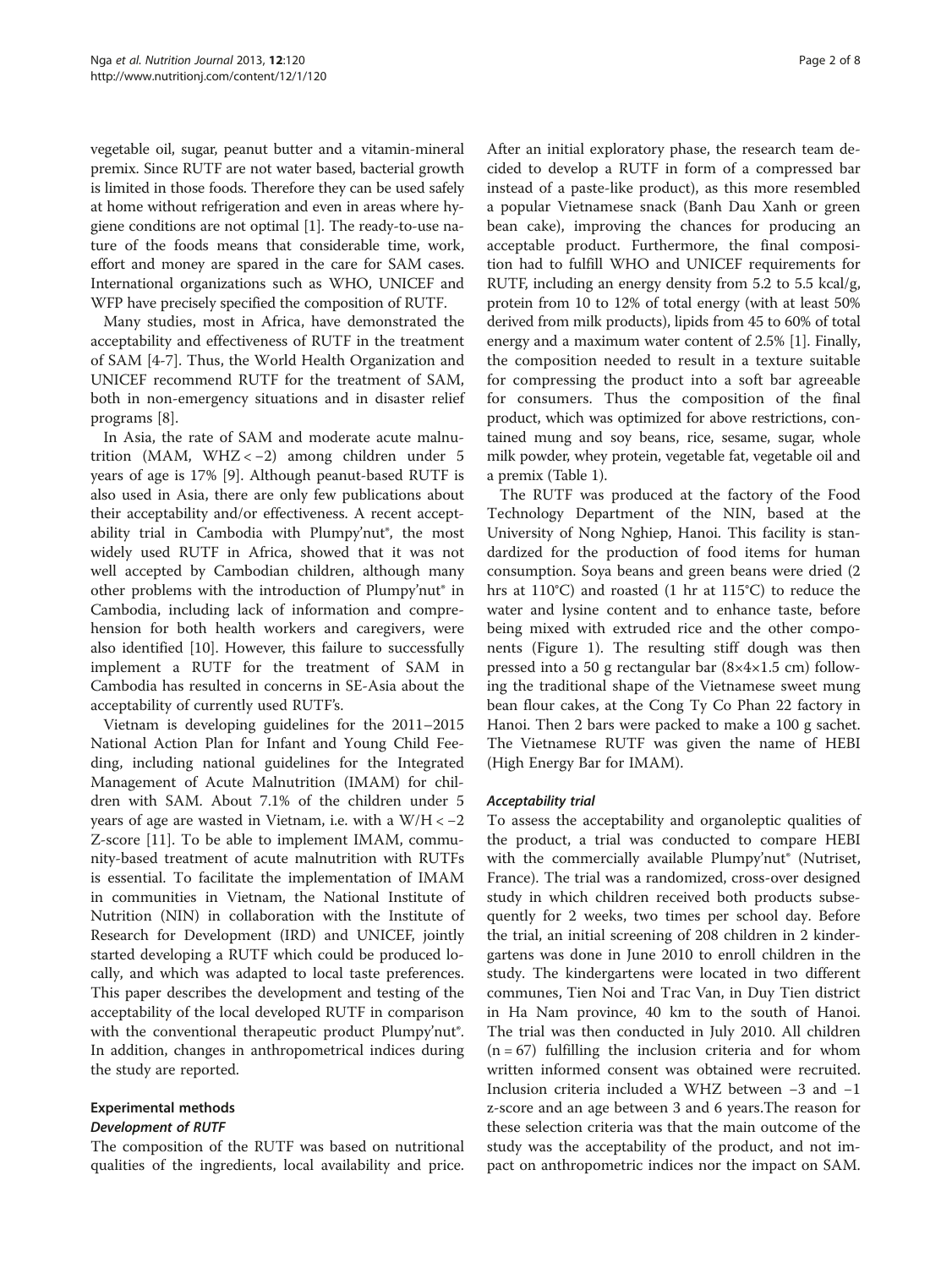<span id="page-2-0"></span>Table 1 Composition of the Vietnamese RUTF

| Nutrition facts per 100 g |                   |  |  |  |  |
|---------------------------|-------------------|--|--|--|--|
| Energy                    | 543.48 Kcal       |  |  |  |  |
| Protein                   | 15.33 g           |  |  |  |  |
| Lipid                     | 34.67 g           |  |  |  |  |
| n-6 fatty acids           | $4.82$ q          |  |  |  |  |
| n-3 fatty acids           | 1.61 <sub>q</sub> |  |  |  |  |
| Carbohydrate              | 42.50 g           |  |  |  |  |
| Moisture content          | 2.5%              |  |  |  |  |
| Ingredients of the premix | Quantity/100 g    |  |  |  |  |
| <b>Vitamins</b>           |                   |  |  |  |  |
| Vitamin A                 | 1 <sub>mg</sub>   |  |  |  |  |
| Vitamin D                 | $15 \mu g$        |  |  |  |  |
| Vitamin E                 | 20 mg             |  |  |  |  |
| Vitamin K                 | $21\mu$ g         |  |  |  |  |
| Vitamin C                 | 50 mg             |  |  |  |  |
| Vitamin B1                | 0.3 <sub>mg</sub> |  |  |  |  |
| Vitamin B2                | 1.4 mg            |  |  |  |  |
| Vitamin B6                | $0.5$ mg          |  |  |  |  |
| Vitamin B12               | $1.5 \mu q$       |  |  |  |  |
| Folic Acid                | $0.2$ mg          |  |  |  |  |
| Niacinamide               | 5 <sub>mg</sub>   |  |  |  |  |
| Panthothenic acid         | 1.49 mg           |  |  |  |  |
| Biotin                    | $8.3 \mu g$       |  |  |  |  |
| <b>Minerals</b>           |                   |  |  |  |  |
| Potassium                 | 700 mg            |  |  |  |  |
| Magnesium                 | 50 mg             |  |  |  |  |
| Iron                      | 8 mg              |  |  |  |  |
| Copper                    | 1 <sub>mg</sub>   |  |  |  |  |
| lodine                    | $19 \mu g$        |  |  |  |  |
| 7inc                      | 12 mg             |  |  |  |  |
| Selenium                  | 40 µg             |  |  |  |  |

Assessing acceptability in children <3 yrs of age is difficult, as reliable answers on organoleptic qualities are hard to obtain. The randomization list was made before the start of the study by one researcher not involved in the field work. The subjects were randomly divided in 2 groups of 32 and 35 children, with each group receiving one product during the first two weeks and the other product the second two weeks and vice-versa in the other group. As Plumpy'nut® is a paste and the local RUTF a bar, the study could not be blinded. Figure [2](#page-4-0) shows the trial flow chart. As the trial's main objective was the assessment of the acceptability of the new product and not the effectiveness for the treatment of SAM, healthy children with a WHZ-score between −3 and −1 and aged 3 – 5 years of age were recruited from 2 kindergartens in HaNam province, 40 km to the south of Hanoi. Children with known food allergies or hepatic problems were excluded from the study.

This study was conducted according to the guidelines laid down in the Declaration of Helsinki and all procedures involving human subjects/patients were approved by the [name of the ethics committee removed for blinding]. Written informed consent was obtained from all subjects.

Children were served two meals with RUTF for 5 (school) days per week. The RUTF was given at 9:30 am and at 3 pm, replacing the normal snack meal which is provided at those times, and children were given 60 minutes each time to eat the RUTF under supervision and assistance if necessary. Children were offered 1 sachet of RUTF/meal, providing approximately 1000 kcal / day (1 sachet = 500–530 kcal). Children were gathered in two different class rooms (one allocated for each RUTF), where they were provided with either Plumpy'nut<sup>®</sup> or HEBI, depending on randomization. During each meal, intake was recorded and information collected on amount eaten and wasted and duration of eating. Safe drinking water was freely available. Reluctance to eat the product was defined as refusing to eat the product the first time the teacher presented it, but after encouragement by the teacher, the child tried the offered food. Refusal to eat the product meant that the child completely refused the offered product even after being encouraged twice by the teacher.

### Acceptability and organoleptic qualities

Organoleptic qualities (color, smell, taste, palatability and hardness) of the 2 RUTFs were assessed using a simple pictogram questionnaire appropriate for the age group, with smiley's representing bad, neutral or good. The questionnaire was filled the last school day of each week, i.e. every Friday, when the children had completed a full week of eating the RUTF, with trained field assistants using simple language to avoid mistakes in interpretation. Acceptability of the product was defined as consumption of more than 75% of the offered food within 1 hour (meal acceptance) and consumption of more than 75% of the offered food for more than 75% of the days on trial (overall acceptance). In addition to the amount of RUTF eaten eating patterns were assessed. Teachers recorded if children refused completely the RUTF or showed reluctance to try the product at first and only ate the offered RUTF after encouragement.

### Anthropometry and morbidity data

At baseline, data on weight, height and mid upper arm circumference (MUAC) were collected. Child's weight was measured to the nearest 0.1 kg on a portable digital scale (SECA, Germany) with children wearing light clothes following standard procedures. The standing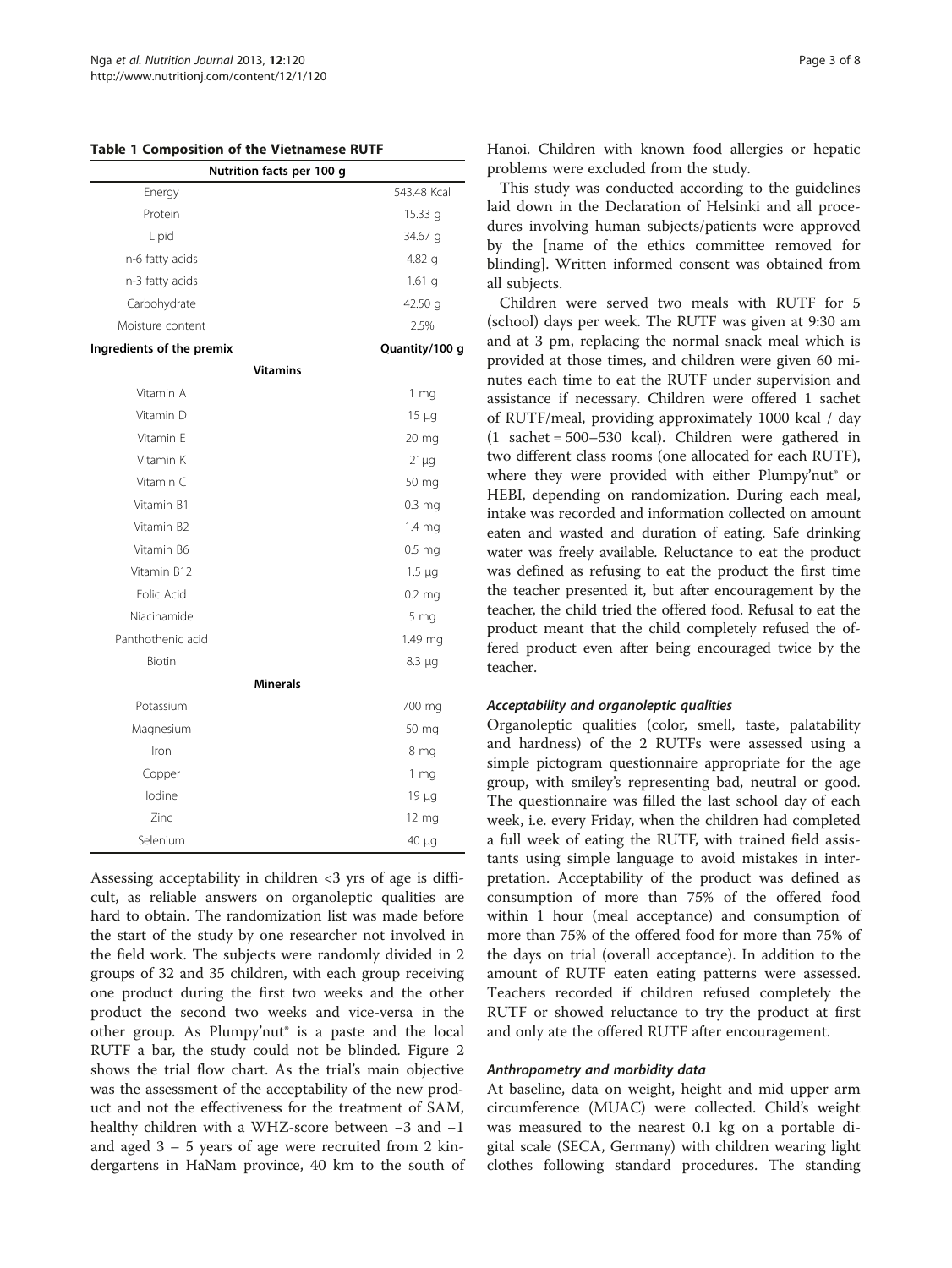<span id="page-3-0"></span>

height of the children was measured without shoes to the nearest 0.1 cm using a wooden height board (UNICEF, USA). MUAC was measured to the nearest 0.1 cm at the midpoint of the left arm between the acromion process and the tip of the olecranon with a standard MUAC tape (UNICEF). Weight measurements were repeated weekly, MUAC was measured at end of week 2 and at end-point, and height was measured again at end-point. Anthropometry was done by the same, trained field assistants at all time points, using standard methods, and wearing light summer clothes without shoes. Weight was measured with a SECA scale (0.1 kg precision), MUAC using standard UNICEF tape measures, and height using a Stanley measuring tape (0.1 cm precision). Illness symptoms and signs, such as nausea, vomiting, diarrhea and the presence of any skin rash were assessed by the teachers, by questioning the mothers about their children' health status and by observing the children during the hour following each meal. All symptoms were recorded daily on a standard data collection sheet.

### Sample size determination

The main outcome of the study was the acceptance of one or both products by the children. As it was difficult to find general guidelines for when a RUTF is considered acceptable, overall acceptance of a product was defined a priori as children eating >50% of the offered product, with >75% of the product being consumed being regarded as good acceptability. Furthermore, we defined a clinical relevant difference between the 2 products as a difference in consumption of >20%. Hence, a sample size of at least 50 children was needed to detect a relevant difference between 50% and 70% of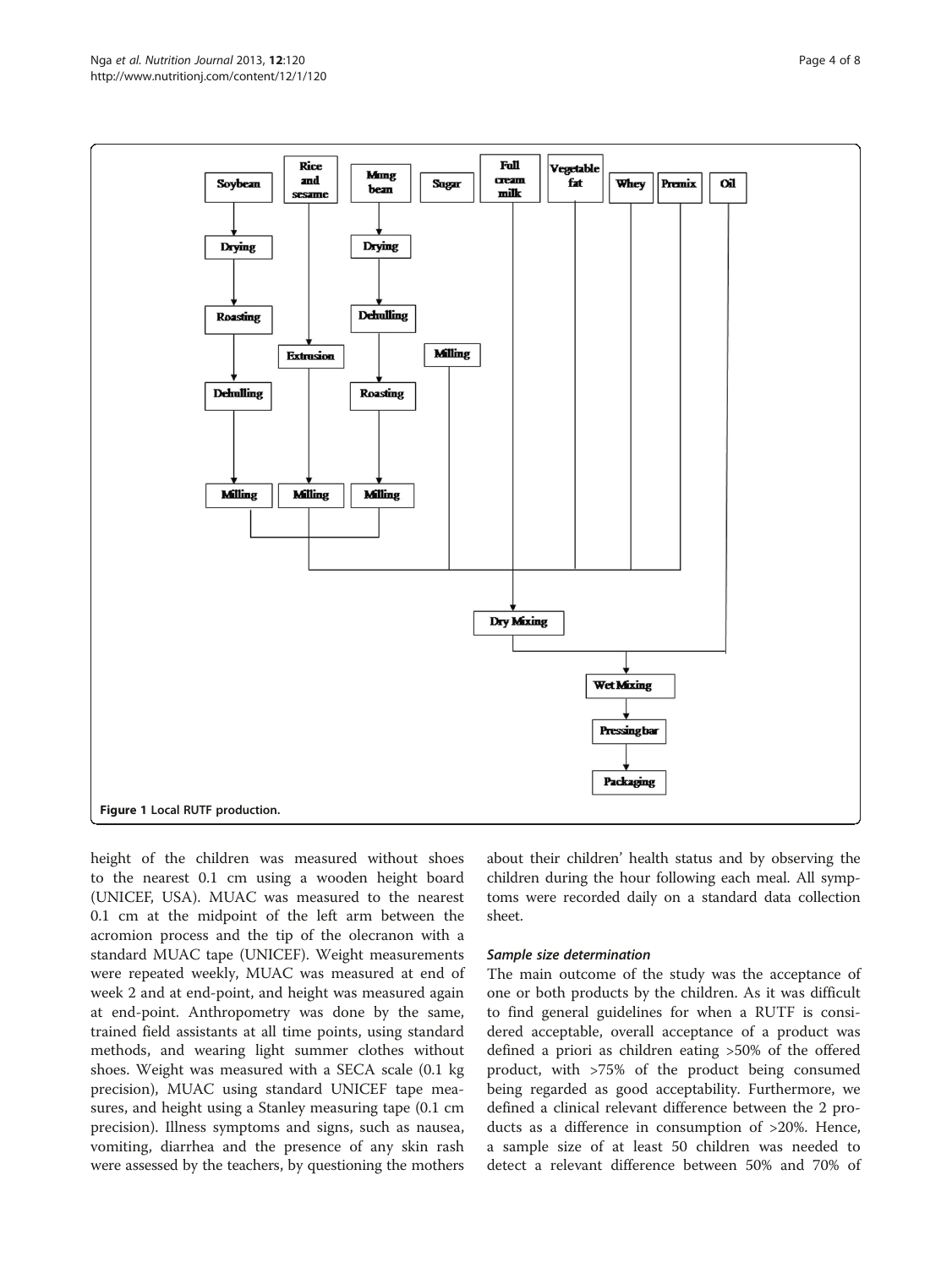<span id="page-4-0"></span>

consumption of each product. This sample size would also allow the detection of 0.1 z-score difference over the intervention period, assuming a SD of 0.80, with a power of 0.80 and a significance of 0.05. As we expected a priori a high reluctance to eat PlumpyNut, based on the earlier report from Cambodia, we recruited all 67 children eligible in the 2 schools.

# Statistical analyses

Summary enrollment characteristics were calculated as means ± SD for continuous measures. Anthropometric indices were calculated using WHO 2006 standards (ANTHRO version 3.2.2 January 2011) and expressed as z-scores for weight-for-height (WHZ), weight-for-age (WAZ) and height-for-age (HAZ). Weight gain was determined by calculating the change in weight during each week of the study, and overall weight gain was expressed as g/kg body weight per day, calculated over the duration of the study. Because of the introduction of a new product, the prevalences of nausea, vomiting, rash, and diarrhea were measured during the intervention to assess side effects, but the prevalences were too low to allow for meaningful statistical analysis.

Comparison of continuous parameters was made using ANCOVA, controlling for baseline values, and paired t-test. Ordinal data were analyzed using a Wilcoxon signed rank test (SPSS 15.0 for Windows, Chicago, IL). Statistical significance was defined as P < 0.05.

# Results

Of the 67 children recruited for the study, one child dropped out (Group 2, Figure 2) as the parents did not bring the child to school frequently. At baseline, mean WAZ, HAZ and WHZ were −2.12 (± 0.63), -1.55 (± 0.87) and  $-1.81$  ( $\pm$  0.49) respectively, characterizing the overall study population sample as underweight but not acutely malnourished. However,  $22.7\%$  (n = 15) were classified as Moderate Acute Malnutrition (MAM) i.e. with a WHZ between  $-3$  and  $-2$  and  $3\%$  (n = 2) of the children had SAM (one in each group).

More Plumpy'nut® than HEBI was consumed during the 4 weeks of intervention (Table [2\)](#page-5-0), both in total amount eaten as well as percentage of RUTF offered, with Plumpy'nut<sup>®</sup> intake being 78.7 ( $\pm$  11.4) g/meal (85.6% of the overall quantity offered (92 g)) compared to  $70.8$  ( $\pm$  14.0) g/meal HEBI (70.8% of the overall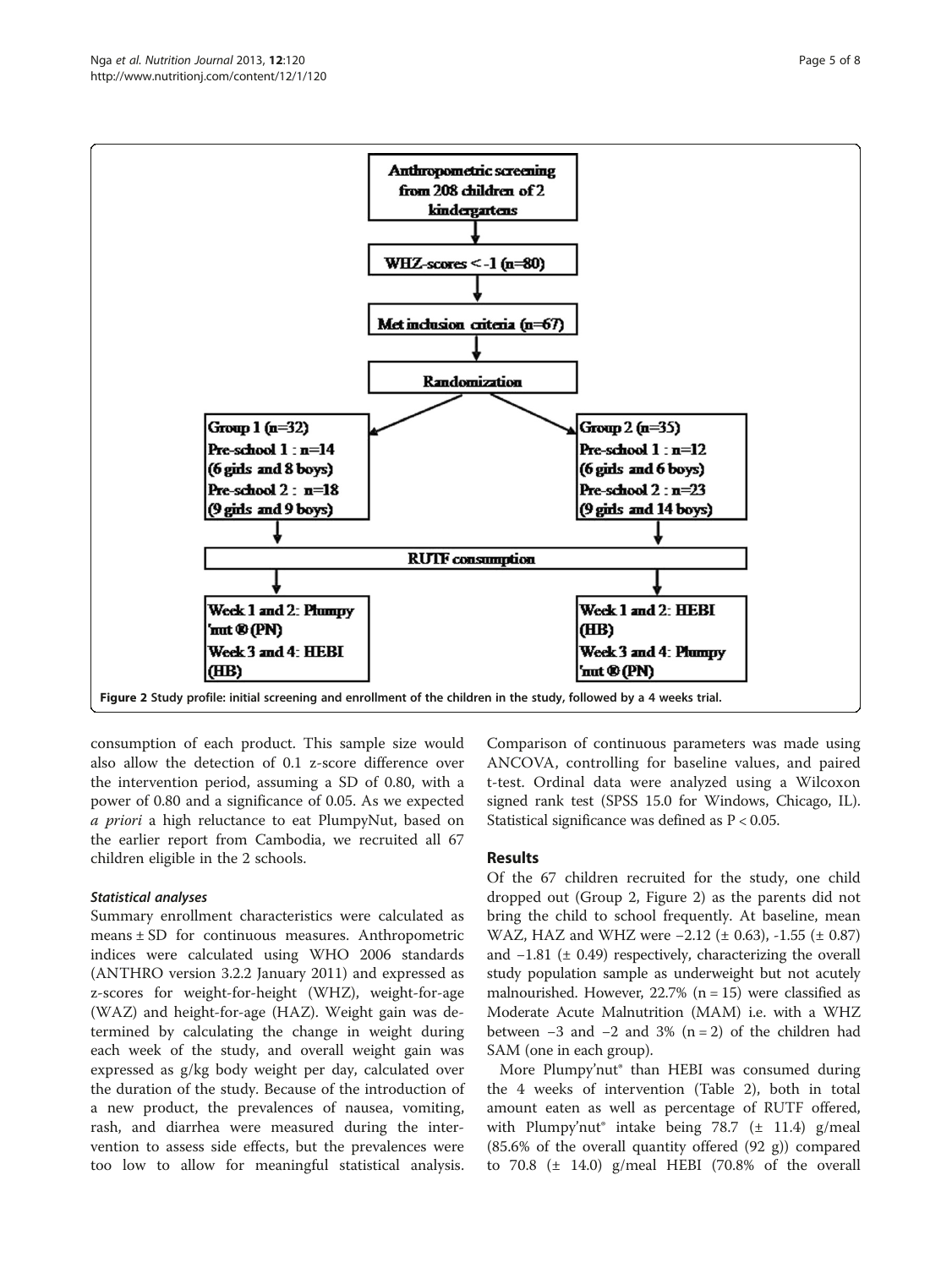|                          |                                     |                         | Week 1 of the RUTF<br>consumption | Week 2 of the RUTF<br>consumption |
|--------------------------|-------------------------------------|-------------------------|-----------------------------------|-----------------------------------|
| Consumption <sup>1</sup> | Amount RUTF eaten                   | Plumpy'nut <sup>®</sup> | $77.1 \pm 14.4$                   | $80.6 \pm 10.7$                   |
|                          | $(q \pm SD, %$ offered in brackets) |                         | $(83.8\%)$ <sup>a</sup>           | $(87.6\%)$ <sup>b</sup>           |
|                          |                                     | <b>HEBI</b>             | $68.0 \pm 14.2$                   | $73.2 \pm 15.2$                   |
|                          |                                     |                         | $(68.0\%)$ <sup>c</sup>           | $(73.2\%)$ <sup>d</sup>           |
| Eating patterns          | Reluctance to eat offered RUTF      | Plumpy'nut <sup>®</sup> | 13 $(19.7%)a$                     | 3 $(4.5\%)^b$                     |
|                          | (N, (mean, (% of the children))     | <b>HEBI</b>             | 8 $(12.1\%)^C$                    | $2(3%)^b$                         |
|                          | Mean duration of the meal           | Plumpy'nut <sup>®</sup> | 40.6 $(\pm 11.7)^a$               | 36.9 $(\pm 11.5)^{b}$             |
|                          | (Min, mean, (SD))                   | <b>HEBI</b>             | 42.9 $(\pm 11.5)^c$               | 41.2 $(\pm 10.7)^d$               |

#### <span id="page-5-0"></span>Table 2 Consumption and eating patterns of the RUTF consumption (for both groups)

<sup>1</sup> Cells with different letters differ significantly from each other (P < 0.05).

quantity offered  $(100 \text{ g})$   $(P < 0.001)$ . Overall, children ate more RUTF in the second week than in the first week of any product as shown in Table 2 ( $P < 0.05$  and P < 0.01 for Plumpy'nut® and HEBI respectively).

Interestingly, although overall intake in the Plumpy'nut<sup>®</sup> group was higher, children also showed a higher reluctance towards Plumpy'nut<sup>®</sup> than to HEBI ( $P < 0.05$ ), with overall reluctance to both products being high especially during the first week (Table 2). For both RUTF, children spent less time to eat them during the morning meal than the afternoon meal, with a mean duration of 39.1 ( $\pm$  9.8) min and 41.5 ( $\pm$  10.7) min respectively (P < 0.05). Also, they spent less time the 2nd week of consumption compared to the first week (P < 0.05, Table 2). Children of both group spent less time eating Plumpy'nut® compared to HEBI ( 38.6 (± 11.1) min and 42.0 (± 10.8) min respectively,  $P < 0.05$ ).

Overall, both RUTFs scored high for organoleptic qualities (i.e. for color, smell, taste, palatability), with more than 75% children scoring 'good' for both products. However Plumpy'nut® scored significantly higher for palatability  $(P < 0.05,$  Table 3), and HEBI scored higher for hardness ( $P < 0.01$ ). The latter was according to expectations, as the local RUTF is a compressed product (bar) compared to the spread-like Plumpy'nut<sup>®</sup>.

There were significant increases in all anthropometrical indices over the 4 week intervention period (Table [4](#page-6-0)) with no difference between the 2 RUTF ( $P > 0.05$ ). Weight increased on average  $0.64$  ( $\pm$  0.27) Kg, with similar weight increases over the 2 week interventions for HEBI and Plumpy'nut<sup>®</sup> (0.32 kg/2 weeks for both,  $P > 0.2$ ). The mean rate of weight gain was  $1.87 \ (\pm 0.81)$  g/kg body weight per day. Height increased on average  $0.7$  ( $\pm$  0.5) cm over the 4 week study period, more than expected, which is also reflected in significant higher WAZ, HAZ and WHZ scores at the end of the study, with increases of 0.34, 0.05 and 0.48 Z-scores respectively ( $P < 0.01$  for all). MUAC increased by  $0.5$  ( $\pm$  0.3) cm ( $P$  < 0.001) over the intervention period.

### **Discussion**

This study shows that a locally produced RUTF (HEBI) was highly acceptable for children to eat. The formulation of HEBI has been developed on basis of mung bean cake (Banh Dau Xanh), which is popular among the Vietnamese population, thereby increasing the likelihood for acceptance, and facilitating local production. This study also shows that in contrast to an earlier report from Cambodia, Plumpy'nut® appears to be accepted by children in Vietnam. Indeed, Plumpy'nut® scored higher

|  |  |  | Table 3 Sensory scores given by the children for both types of RUTF <sup>1</sup> |
|--|--|--|----------------------------------------------------------------------------------|
|  |  |  |                                                                                  |

|                         |            | Table 5 Sensory scores given by the children for both types of NOTT<br>Smell | Color      | <b>Taste</b> | Palatability <sup>2</sup> | Hardness <sup>2</sup> |
|-------------------------|------------|------------------------------------------------------------------------------|------------|--------------|---------------------------|-----------------------|
| Plumpy'nut <sup>®</sup> | Week 1     | 2.89(0.41)                                                                   | 2.86(0.40) | 2.87(0.38)   | 2.84(0.41)                | 1.21(0.57)            |
|                         | $(N = 63)$ |                                                                              |            |              |                           |                       |
|                         | Week 2     | 2.80(0.48)                                                                   | 2.84(0.44) | 2.86(0.43)   | 2.88(0.42)                | 1.08(0.37)            |
|                         | $(N = 64)$ |                                                                              |            |              |                           |                       |
| <b>HEBI</b>             | Week 1     | 2.75(0.59)                                                                   | 2.81(0.53) | 2.81(0.53)   | 2.70(0.61)                | 1.58 (0.90)           |
|                         | $(N = 64)$ |                                                                              |            |              |                           |                       |
|                         | Week 2     | 2.79(0.57)                                                                   | 2.53(0.77) | 2.76(0.58)   | 2.67(0.64)                | 1.59(0.82)            |
|                         | $(N = 66)$ |                                                                              |            |              |                           |                       |

<sup>1</sup> Sensory qualities were scored on a range from 1 – 3 (bad, normal, good). Scores are given as mean (SD).<br><sup>2</sup> Plumpy'nut® scored significantly higher for overall palatability (week 1 + 2 combined, P < 0.05) as compared overall hardness (but for not acceptability) of the product (week 1 + 2 combined, P < 0.01).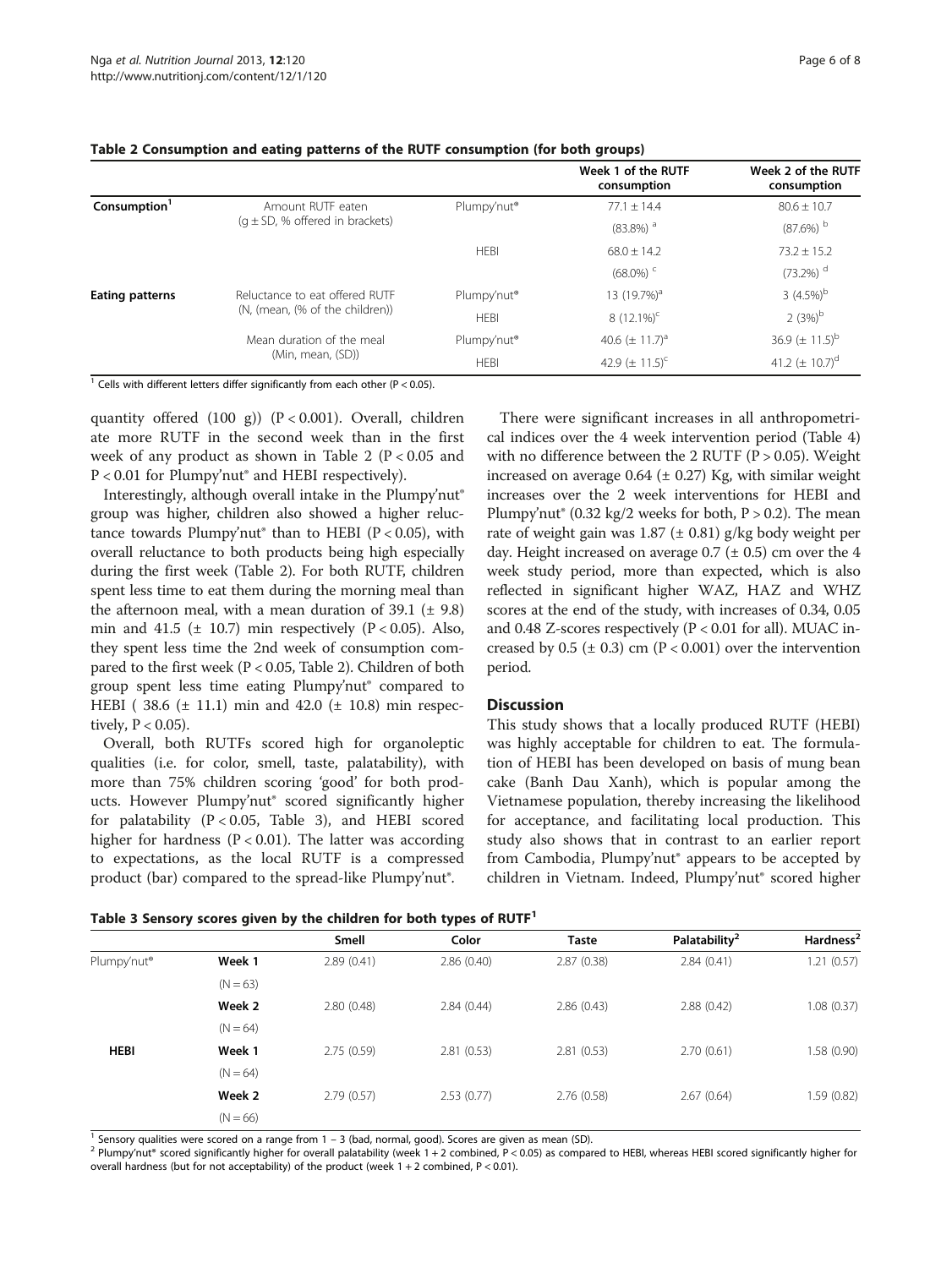<span id="page-6-0"></span>Table 4 Anthropometric characteristics of the children who completed the study at baseline and after receiving RUTF 5 times per week for 4 weeks

|               | <b>Baseline</b>       | End point             | P-value |  |  |
|---------------|-----------------------|-----------------------|---------|--|--|
|               | Mean (SD)             | Mean (SD)             |         |  |  |
| Weight (kg)   | 12.46 $(\pm 1.56)$    | 13.1 $(\pm 1.59)$     | < 0.001 |  |  |
| Height (cm)   | $96.49 \ (\pm 6.61)$  | 97.14 ( $\pm$ 6.65)   | < 0.001 |  |  |
| WAZ (z-score) | $-2.12$ ( $\pm$ 0.63) | $-1.77 (\pm 0.61)$    | < 0.001 |  |  |
| HAZ (z-score) | $-1.55$ ( $\pm$ 0.87) | $-1.50$ ( $\pm$ 0.87) | 0.003   |  |  |
| WHZ (z-score) | $-1.81$ ( $\pm$ 0.49) | $-1.33$ ( $\pm$ 0.46) | < 0.001 |  |  |
| MUAC (cm)     | 13.80 $(\pm 0.56)$    | 14.32 ( $\pm$ 0.64)   | < 0.001 |  |  |

than HEBI for the organoleptic qualities as scored by the children. Surprisingly, the acceptability problem appeared to reside more with the adults as it was noticed the teachers were reluctant to give the Plumpy'nut® paste to the children at first, because it was so different from the Vietnamese tastes and habits, whereas the local RUTF was immediately approved and understood by the teachers. But after information and communication were successfully given before the start of the project, parents, school teachers, local authorities, and health staff became highly interested in both products, which is in contrast to the Cambodian study. Thus this study confirms the previous finding of the Cambodian study, which highlighted that "accepting or refusing […] is less a personal choice coming from the child alone but more a collective outcome. […] The notion of acceptability is the result of a social commitment which, for working more satisfactorily, must encourage the active participation of various social actors" [\[10](#page-7-0)].

Based on the definition of acceptability by AFNOR standards [[12\]](#page-7-0), both RUTF were highly accepted according to their organoleptic properties. Based on the protocol of the study (with good acceptability defined as a consumption of more than 75% of the offered meal), Plumpy'nut<sup>®</sup> was accepted by the children with more than 85% of the overall offered quantity consumed. However, the local RUTF with 71% of the overall quantity eaten fell below this pre-set target. Nevertheless, the amount of local RUTF consumed was still high and can be considered promising. One likely reason for the higher consumption of Plumpy'nut<sup>®</sup> compared to the local RUTF was the dryness of the local RUTF bar compared to the spread-like Plumpy'nut®. The study was indeed conducted in July, the warmest month of year with average temperatures of 35–39°C. Even though water was freely available for the children, several children complained of being thirsty, a feature reported earlier after RUTF consumption [\[13](#page-7-0)]. Furthermore, the package of the Plumpy'nut® was more attractive than that of the local product, with color and drawings on the package. The children loved to play with this package during

eating, and this may even have biased the reporting of the color of the product, with children referring to the packaging and not the product itself. Since the trial, slight changes have been made to the composition of the local RUTF to make it less dry, and the packaging has been improved, addressing the two most obvious aspects that determined the children's relative experience of the products.

Interestingly, there was a significant increase in the amount of RUTF consumed from week 1 to week 2. Children showed more reluctance to eat Plumpy'nut® in the first week, as the paste-like form, consumed directly from a bag is not customary in Vietnam. This reluctance decreased in the second week. This probably signifies a familiarization with the product and highlights the importance of providing guidance and product demonstration during the initial phase of using RUTF in the treatment of SAM.

The current study was performed in a school setting with teachers present. This resulted in adults helping the children to eat, and this may have increased the overall amount of RUTF consumed. However, in view of the use of RUTF in the IMAM program, this would actually closely represent a situation of a motivated wellinstructed mother feeding her malnourished child. The harder consistency of the HEBI bar in comparison to the spread-like Plumpy'nut® may make it less suitable for children under 12 months of age. Therefore, a spreadlike alternative is currently being developed.

Another important finding of the study is that both products resulted in significant weight and height changes over the 4 week intervention. In this underweight but not acutely malnourished population, the intervention resulted in a sharp increase in WAZ and WHZ scores, even though the total duration of the intervention was only 4 weeks. This can be considered an indication of the potential effectiveness of RUTF in malnourished Vietnamese children. If the results of the present study are confirmed in an equivalence trial, the Vietnamese RUTF could be included in the National Plan for the Integrated Management of Acute Malnutrition which is currently being developed. Interestingly, there was also an increase in HAZ-score, even though the increase was modest (0.05 z-score). But given the short duration of the intervention, we had not expected to find significant effects on length growth in this study, and this finding merits extra attention. This increase in HAZ-score clearly shows that increases in height are possible even in children with an average age of 4 yrs [[14\]](#page-7-0), and indicates that supplementary feeding with macro- and micronutrients in normal rural Vietnamese schoolchildren can significantly improve growth and nutritional status. However, for this increase in macro- and micronutrient intake, a specialized, highly concentrated